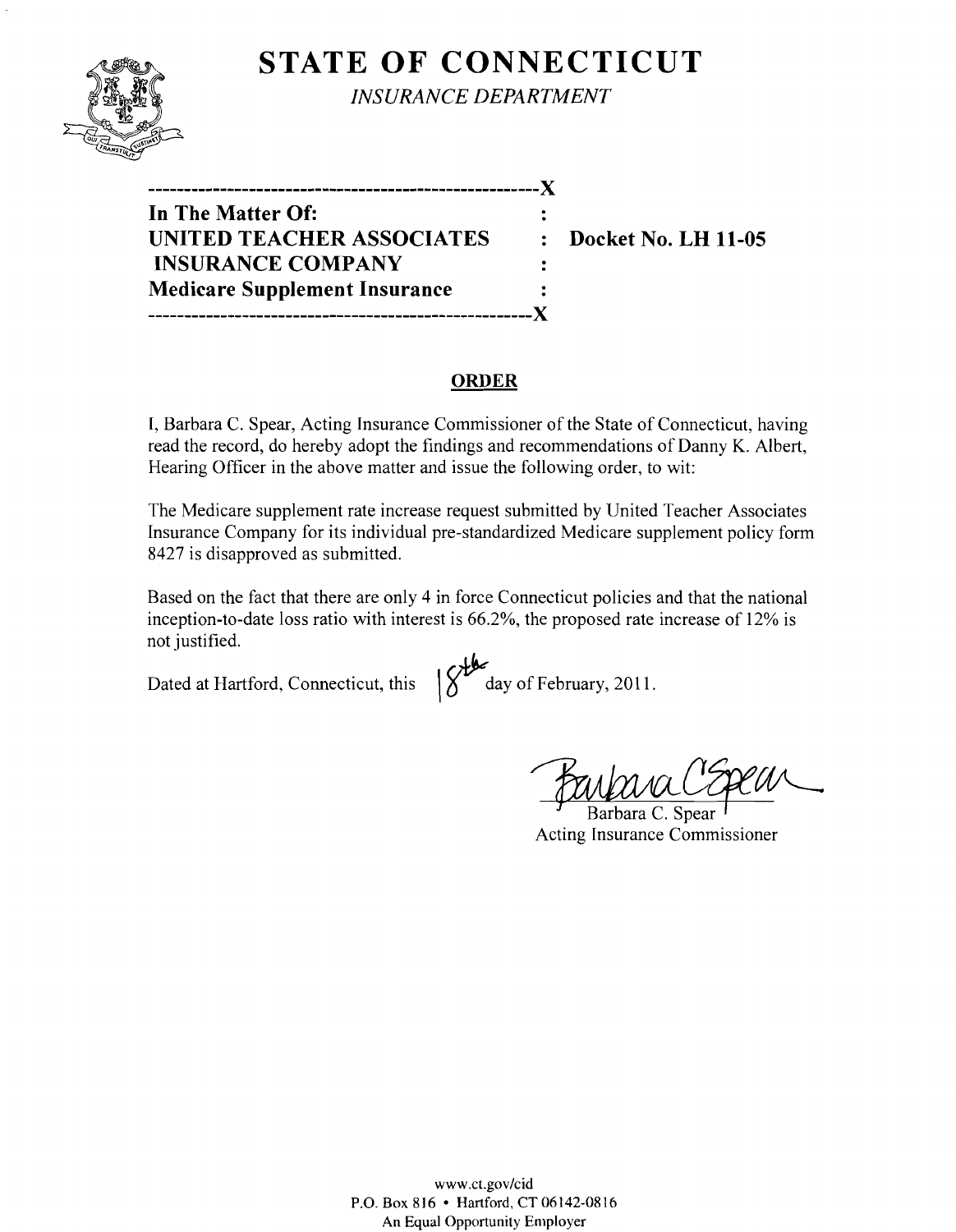# **STATE OF CONNECTICUT**



*INSURANCE DEPARTMENT* 

**In The Matter Of: UNITED TEACHER ASSOCIATES : Docket No. LH 11-05 INSURANCE COMPANY Medicare Supplement Insurance -----------------------------------------------------)(** 

" **------------------------------------------------------)(** 

## **PROPOSED FINAL DECISION**

 $\ddot{\cdot}$  $\ddot{\mathbf{z}}$ 

## 1. **INTRODUCTION**

The Insurance Commissioner of the State of Connecticut is empowered to review rates charged for individual and group Medicare supplement policies sold to any resident of this State who is eligible for Medicare. The source for this regulatory authority is contained in Chapter 700c and Section 38a-495a of the Connecticut General Statutes.

After due notice a hearing was held at the Insurance Department in Hartford on February 9,2011 to consider whether or not the rate increase requested by United Teacher Associates Insurance Company on its individual pre-standardized Medicare supplement business should be approved.

No one from the general public attended the hearing.

No Company representatives from United Teacher Associates Insurance Company attended the hearing.

The hearing was conducted in accordance with the requirements of Section 38a-474, Connecticut General Statutes, the Uniform Administrative Procedures Act, Chapter 54 of the Connecticut General Statutes, and the Insurance Department Rules of Practice, Section 38a-8-1 et seq. of the Regulations of Connecticut State Agencies.

A Medicare supplement (or Medigap) policy is a private health insurance policy sold on an individual or group basis which provides benefits that are additional to the benefits provided by Medicare. For many years Medicare supplement policies have been highly regulated under both state and federal law to protect the interests of persons eligible for Medicare who depend on these policies to provide additional coverage for the costs of health care.

Effective December 1,2005, Connecticut amended its program of standardized Medicare supplement policies in accordance with Section 38a-495a of the Connecticut General Statutes, and Sections 38a-495a-l through 38a-495a-21 of the Regulations of Connecticut Agencies. This program, which conforms to federal requirements, provides that all insurers offering Medicare supplement policies for sale in the state must offer the basic "core" package of benefits known as Plan A. Insurers may also offer anyone or more of eleven other plans (Plans B through L).

> www.ct.gov/cid P.O. Box 816 • Hanford, CT 06142-0816 An Equal Opportunity Employer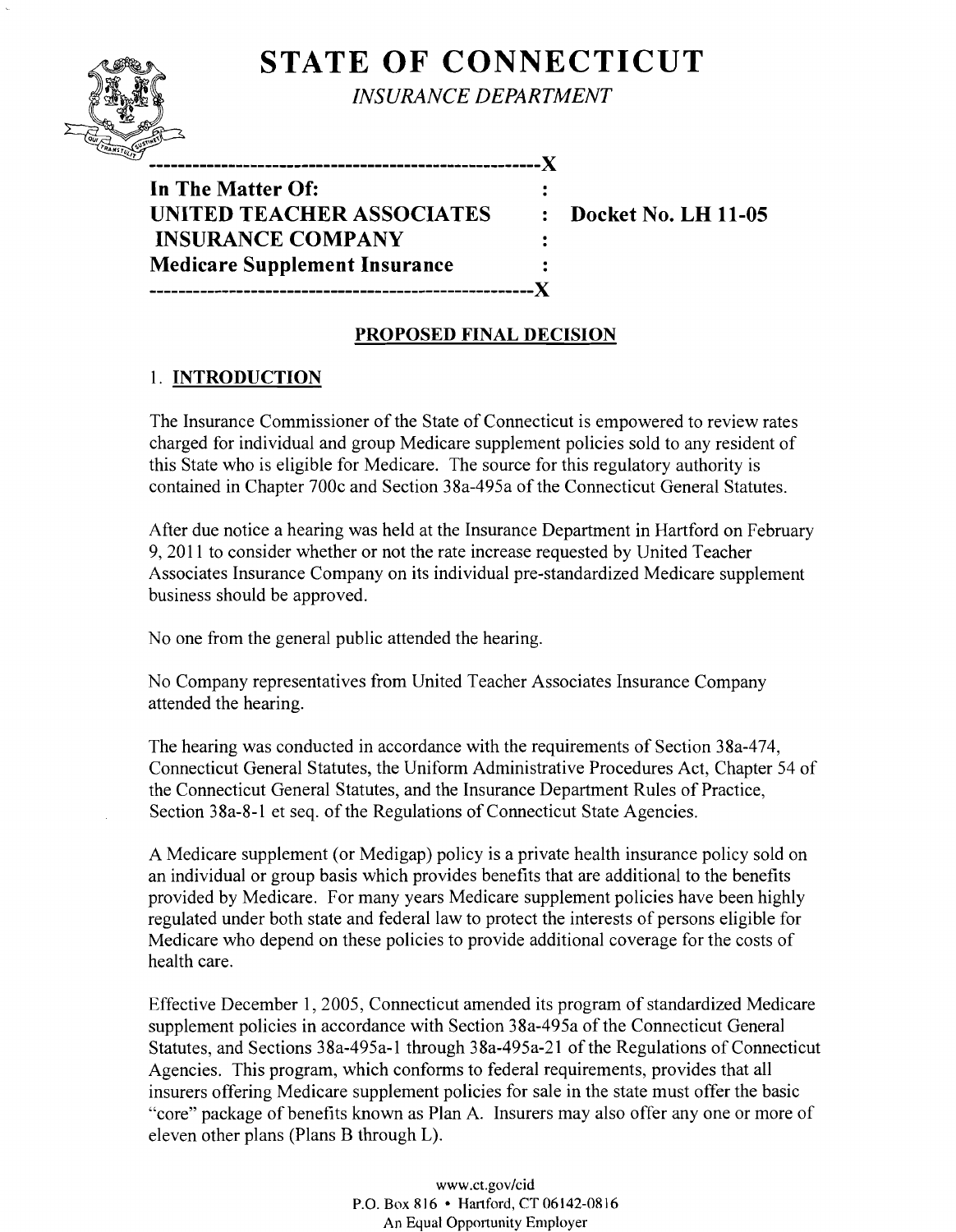Effective January 1,2006, in accordance with Section 38a-495c of the Connecticut General Statutes (as amended by Public Act 05-20) premiums for all Medicare supplement policies in the state must use community rating. Rates for Plans A through L must be computed without regard to age, gender, previous claims history or the medical condition of any person covered by a Medicare supplement policy or certificate.

The statute provides that coverage under Plan A through L may not be denied on the basis of age, gender, previous claims history or the medical condition of any covered person. Insurers may exclude benefits for losses incurred within six months from the effective date of coverage based on a pre-existing condition.

Effective October 1, 1998, carriers that offer Plan B or Plan C must make these plans as well as Plan A, available to all persons eligible for Medicare by reason of disability.

Insurers must also make the necessary arrangements to receive notice of all claims paid by Medicare for their insureds so that supplemental benefits can be computed and paid without requiring insureds to file claim forms for such benefits. This process of direct notice and automatic claims payment is commonly referred to as "piggybacking" or "crossover".

Sections 38a-495 and 38a-522 of the Connecticut General Statutes, and Section 38a-495a-l0 of the Regulations of Connecticut Agencies, state that individual and group Medicare supplement policies must have anticipated loss ratios of 65% and 75%, respectively. Under Sections 38a-495-7 and 38a-495a-l0 of the Regulations of Connecticut Agencies, filings for rate increases must demonstrate that actual and expected losses in relation to premiums meet these standards, and anticipated loss ratios for the entire future period for which the requested premiums are calculated to provide coverage must be expected to equal or exceed the appropriate loss ratio standard.

Section 38a-473 of the Connecticut General Statutes provides that no insurer may incorporate in its rates for Medicare supplement policies factors for expenses that exceed 150% of the average expense ratio for that insurer's entire written premium for all lines of health insurance for the previous calendar year.

## II. **FINDING OF FACT**

After reviewing the exhibits entered into the record of this proceeding, and utilizing the experience, technical competence and specialized knowledge of the Insurance Department, the undersigned makes the following findings of fact:

- 1. The United Teacher Associates Insurance Company has requested a rate increase of 12% on its individual pre-standardized policy 8427.
- 2. Policy form 8427 has 4 policies in-force in Connecticut and 34 on a nationwide basis.
- 3. United Teacher Associates has certified that their expense factors are in compliance with section 38a-473, C.G.S.
- 4. United Teacher Associates has conformed to subsection (e) of section 38a-495c, C.G.S. regarding the automatic claim processing.